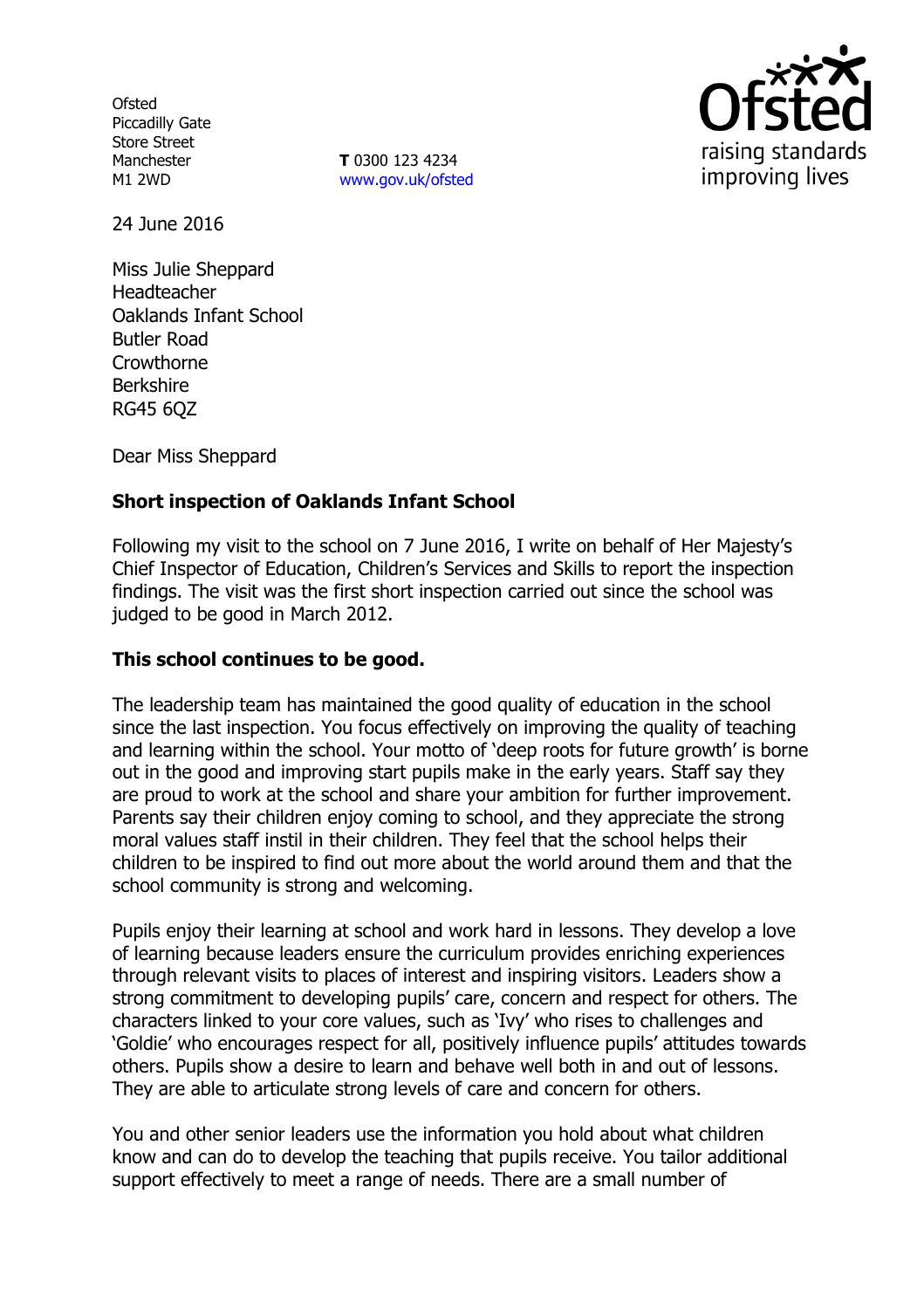

disadvantaged pupils in the school, making it difficult to draw valid national comparisons regarding their performance. In 2015, these pupils achieved well.

You have tackled the areas for improvement identified at the last inspection well so that pupils know what they need to do to be successful in their work. They use the prompts teachers share with them to make their work more accurate. Pupils' punctuation and grammar is practised and reinforced in all their writing activities. In the early years, teaching has ensured that a high proportion of pupils start key stage 1 well prepared in reading, writing and number because activities focus closely on the skills with which pupils need the most support.

Although pupils' overall achievement is good at the end of key stage 1, teaching does not always build quickly enough on the strong start pupils make in the early years, particularly in phonics (letters and the sounds that they make), to enable pupils to make rapid progress in reading and writing.

There are a number of new governors this year. They have challenged leaders appropriately to secure swift improvements to aspects of the school's performance such as phonics in Year 1. However, governors do not always have all the information they need about the current performance of pupils to hold leaders fully to account for the impact of their actions. Leaders' evaluations are sometimes anecdotal or lack precise measures to gauge impact.

## **Safeguarding is effective.**

Leaders ensure that safeguarding training is updated and that practice in school reflects the latest national guidance. All staff follow the agreed procedures if they are concerned about any pupil. The leadership team has ensured that all safeguarding arrangements are fit for purpose and records are detailed and of high quality. Concerns are addressed quickly and leaders liaise well with the other professionals to reduce any risk of harm. Pre-employment checks on staff meet requirements, although during this inspection some paper-based checks had not been fully transferred onto the electronic single central record. This was a slip-up rather than being indicative of any shortcoming in the checking procedures. Attendance is above the national average and very few pupils are persistently absent.

# **Inspection findings**

- Your commitment to improving the quality of education further at the school came through clearly in my discussions and work with you. You have ensured that pupils learn in a safe, happy environment and are well cared for by the staff that teach them. Parents are pleased with the education their children receive during their time with you, with very few exceptions.
- Governors support leaders well and are increasing momentum for future improvements. New governors ask increasingly challenging questions of leaders and have begun to gather parent and staff views more regularly to check the impact of leaders' work.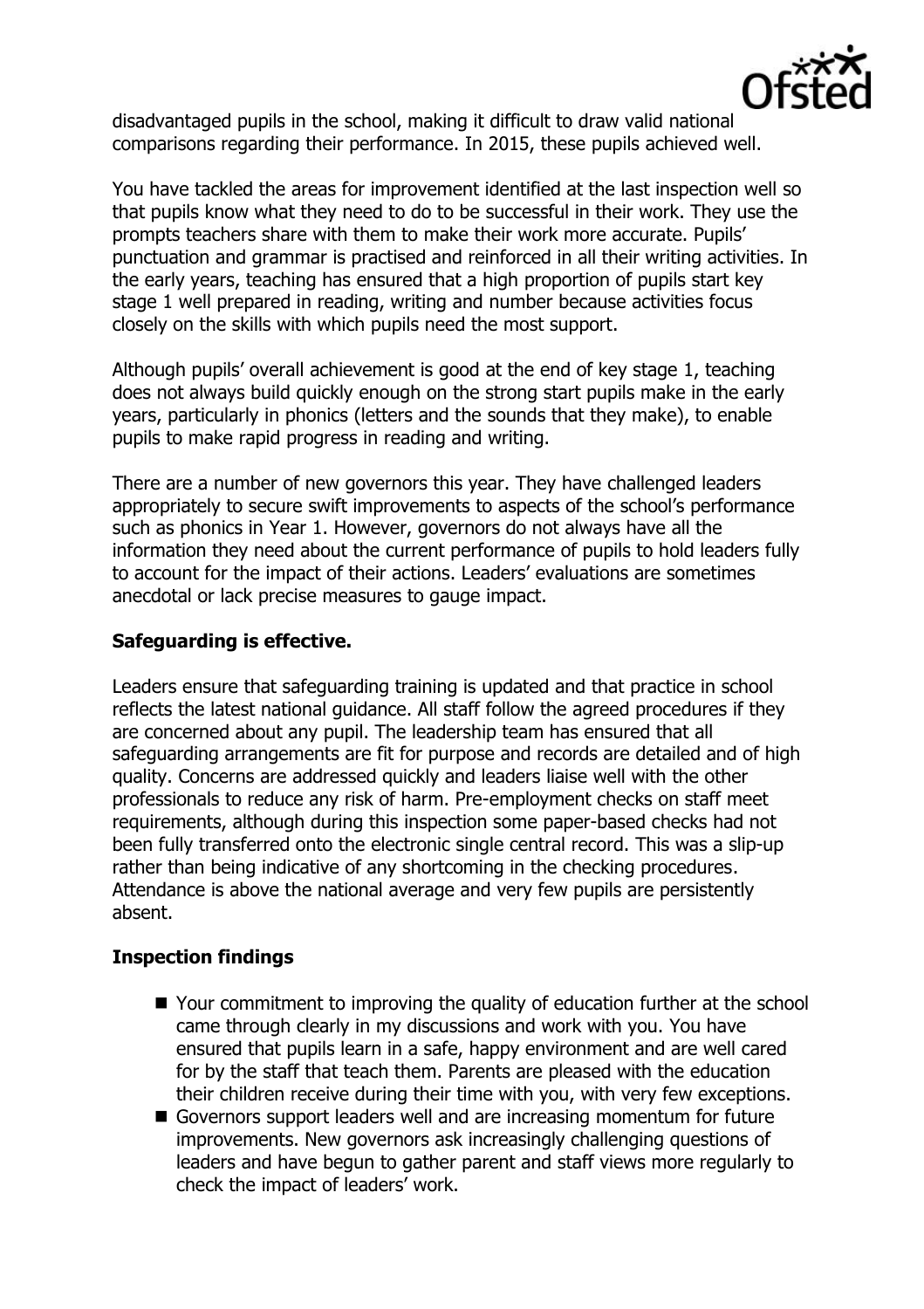

- **Performance management is linked closely to your planned improvements.** Staff receive appropriate training, support and guidance to strengthen their work. Improvements to the teaching of phonics, for example, have meant that the proportions of pupils set to meet the expected standard at the end of Year 1 are significantly higher this year.
- Leaders rightly identify that pupils' achievement in writing by the end of key stage 1 is not as strong as that in reading. Work scrutiny shows that punctuation and grammar are accurate and careful presentation of work is supported by regular handwriting practice. In Year 2, pupils begin to incorporate more adventurous vocabulary choices in their writing and write for a range of purposes. However, some Year 1 work does not build quickly enough on the start they make in the early years by helping pupils use the sounds they know accurately in their writing.
- Children leave both the early years and key stage 1 with above-average attainment in reading. Pupils who read to me were keen to share their love of books. They talked about reading regularly both at home and at school, and samples of home reading records confirmed this. Some parents provided feedback to a recent governor survey to say that books can be too easy for some pupils. Scrutiny of teachers' records shows that some pupils do not move on to more complex texts as quickly as they should, given their starting points, particularly the most able pupils.
- The very small number of pupils with special educational needs and those who are disadvantaged receive effective support. Leaders have a clear grasp of pupils' individual needs and evaluate the difference additional support makes to pupils' progress.
- $\blacksquare$  Pupils were animated when discussing the wide range of opportunities they have to learn from the visits they make and visitors that come into school. They recently enjoyed a visit from the Rabbi, who set up a synagogue experience for them in school. They looked at special objects and clothing that play an important part during worship and experienced making a Seder plate to gain a great understanding of the traditional Passover meal.
- Curriculum leaders consider carefully the range of opportunities provided to develop pupils' knowledge of both local and more distant communities. 'Language of the half term' has been a popular initiative this year with pupils, who enjoy celebrating the widening range of languages spoken by pupils in the school community. A recent themed week saw pupils investigating language, dance, art and musical traditions from a range of countries across continents including Hawaii, Russia, Sri Lanka and Egypt.
- Values are threaded through the curriculum and other areas of school life. All pupils spoken to, without exception, understood the core values and could explain how they endeavour to 'do the right thing' in their work and play. Pupils said they enjoy taking on additional responsibilities such as being part of 'Goldie's Army' during playtime. They appreciate the rewards they receive and share them with pride.